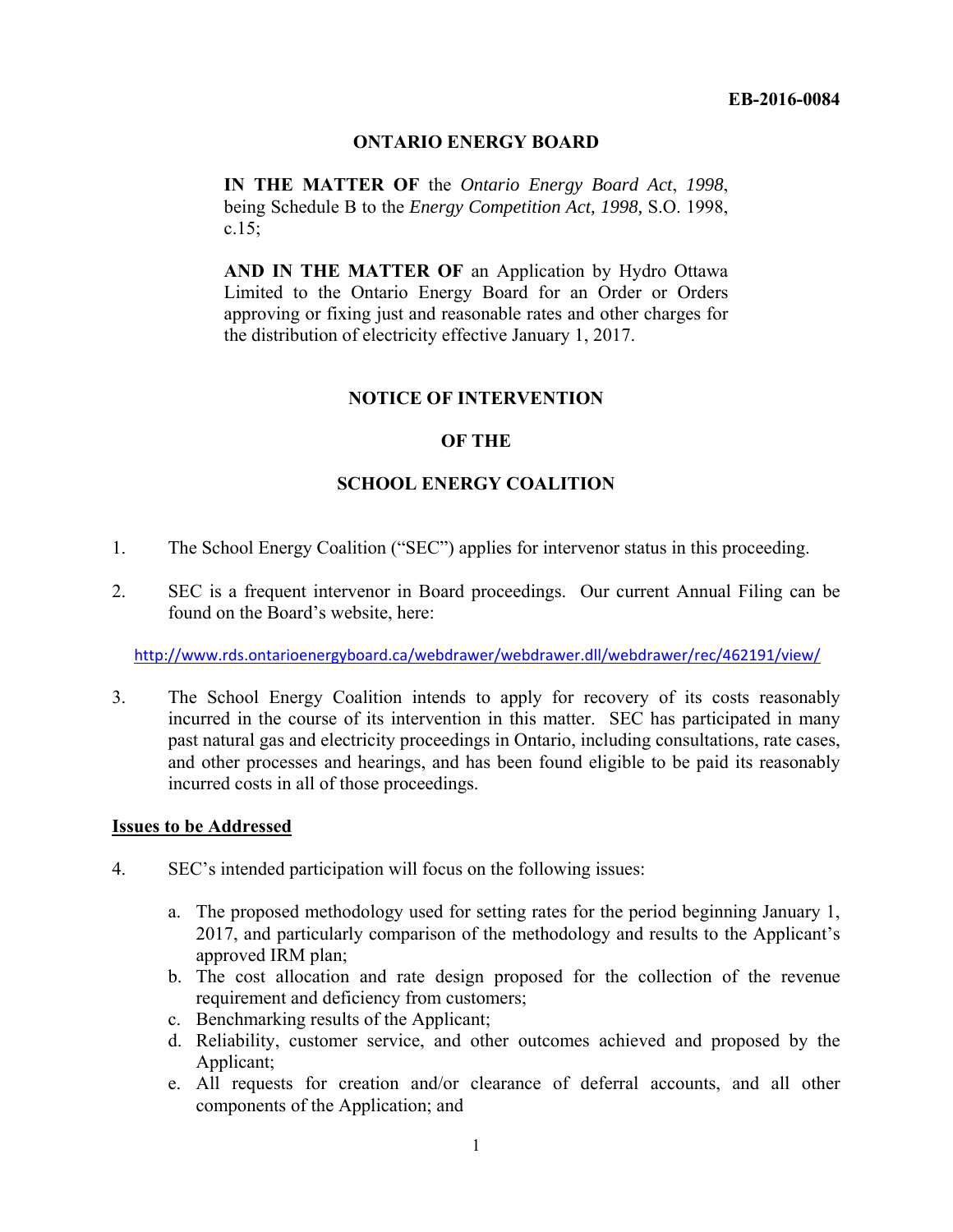f. Generally to represent the interests of school boards and their students in this process.

# **The Intervenor's Intended Participation**

5. The School Energy Coalition intends to participate in any pre-hearing procedures, including interrogatories or technical conferences, and settlement conferences. SEC also intends to participate in any oral hearing of this matter, and in written or oral submissions, as well as any other parts of the process that the Board should order.

# **Nature of Hearing Requested**

6. Until interrogatories have been answered, we believe it is premature to assess whether a written or an oral hearing is more appropriate in this proceeding.

## **Counsel/Representative**

- 7. SEC requests that a copy of all documents filed with the Board by each party to this proceeding be served on the intervenor, and on the intervenor's counsel, as follows:
	- a. School Energy Coalition: (electronic copies only)

## **ONTARIO EDUCATION SERVICES CORPORATION c/o Ontario Public School Boards Association**  439 University Avenue, 18th Floor Toronto, ON M5G 1Y8

Attn: Wayne McNally, SEC Coordinator Phone: 416 340-2540 Fax: 416 340-7571 Email: wmcnally@opsba.org

b. SEC's counsel: (both electronic and paper copies)

## **JAY SHEPHERD PROFESSIONAL CORPORATION**

2200 Yonge Street Suite 1302 Toronto, Ontario, M4S 2C6

Attn: Jay Shepherd Phone: 416-483-3300 Phone: 416-804-2767 Fax: 416-483-3305 Email: jay.shepherd@canadianenergylawyers.com

with an electronic copy to: